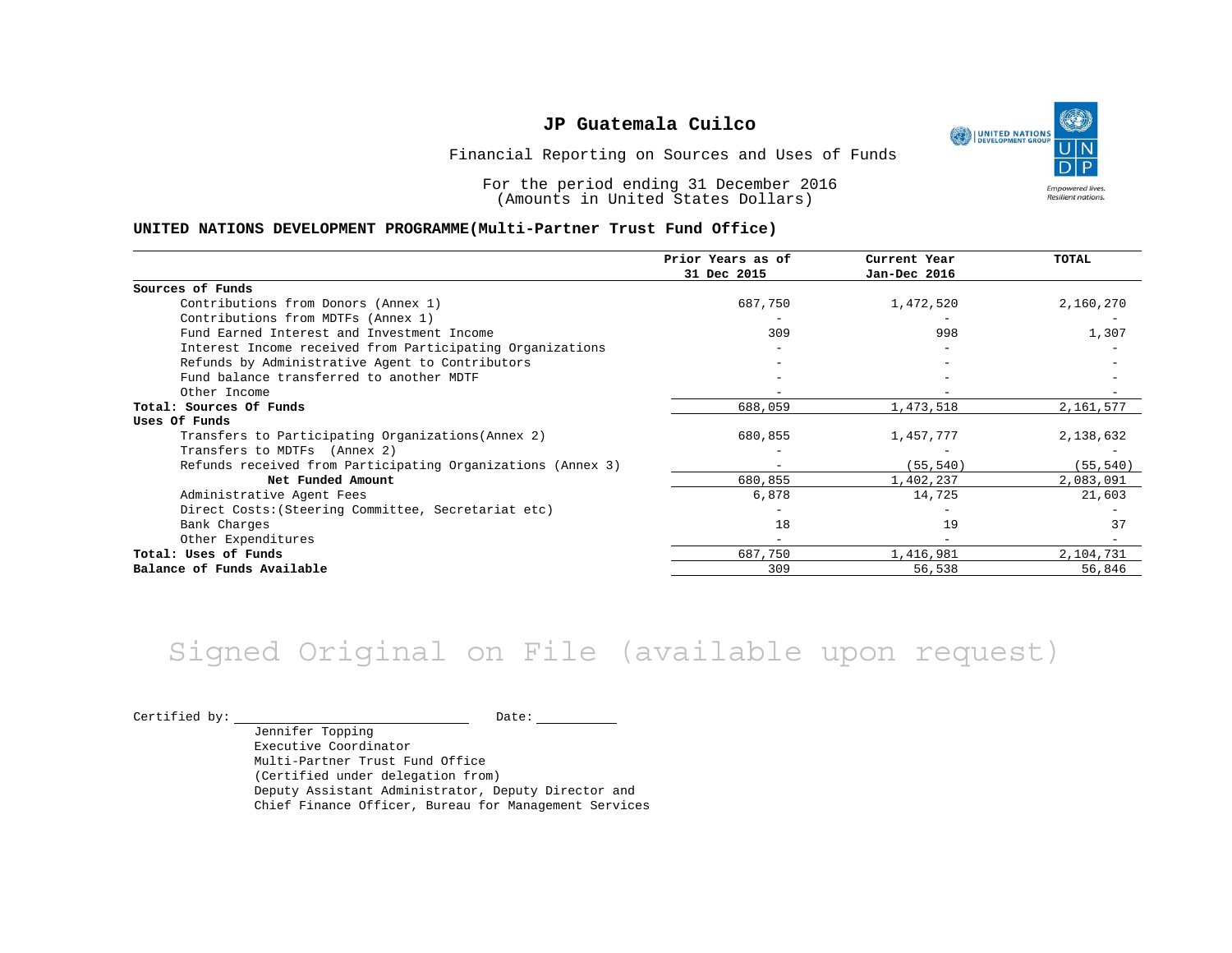

Financial Reporting on Sources and Uses of Funds

For the period ending 31 December 2016 (Amounts in United States Dollars)

#### **UNITED NATIONS DEVELOPMENT PROGRAMME(Multi-Partner Trust Fund Office)**

**Annex - 1: Contributions**

|                                | Prior Years as of | Current Year | TOTAL     |
|--------------------------------|-------------------|--------------|-----------|
|                                | 31 Dec 2015       | Jan-Dec 2016 |           |
| From Contributors              |                   |              |           |
| SWEDISH INT'L DEVELOPMENT COOP | 687,750           | 1,472,520    | 2,160,270 |
| Total: Contributions           | 687,750           | 1,472,520    | 2,160,270 |

## Signed Original on File (available upon request)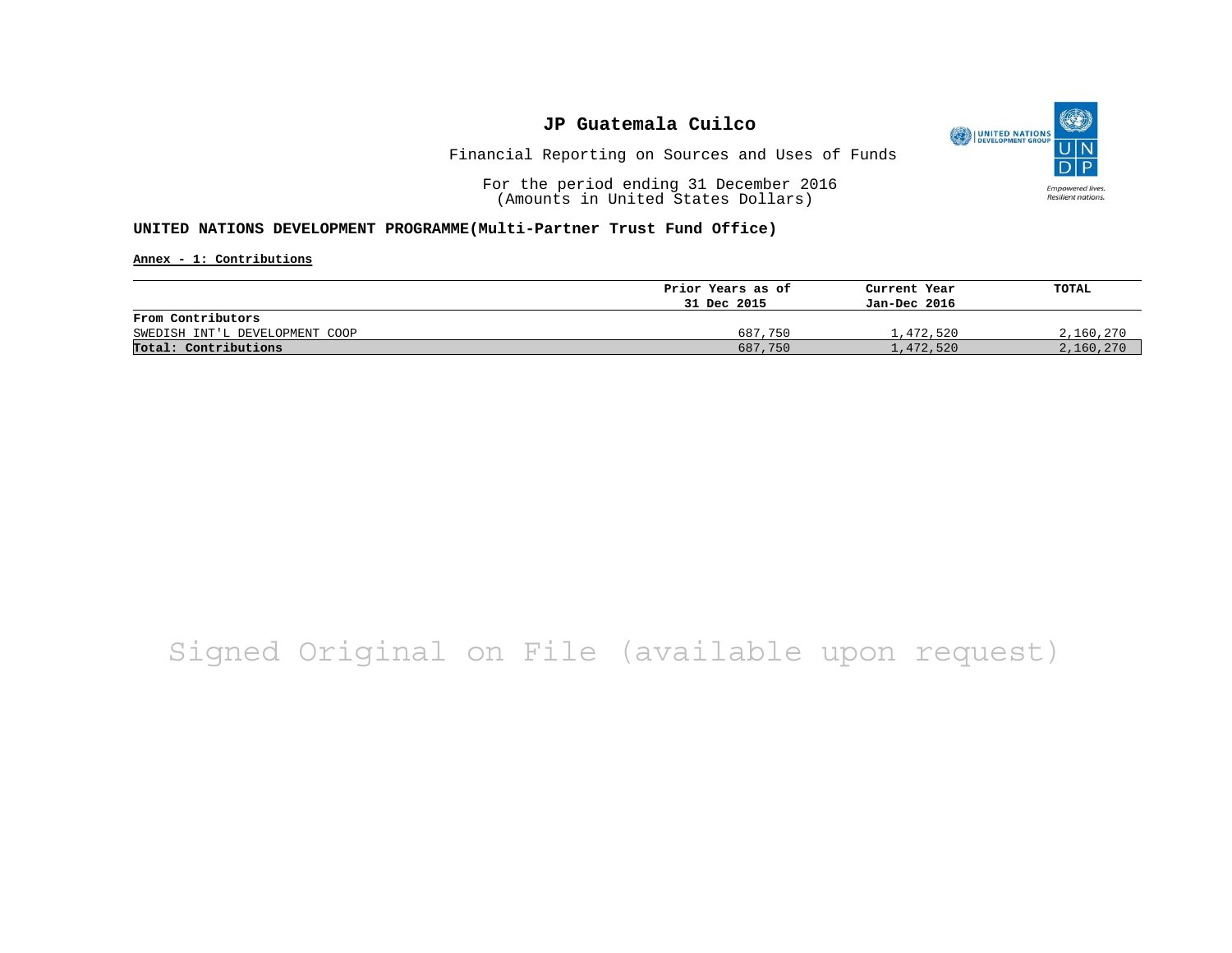

Financial Reporting on Sources and Uses of Funds

For the period ending 31 December 2016 (Amounts in United States Dollars)

#### **UNITED NATIONS DEVELOPMENT PROGRAMME(Multi-Partner Trust Fund Office)**

**Annex - 2: Transfers**

|                                | Prior Years as of | Current Year      | <b>TOTAL</b> |
|--------------------------------|-------------------|-------------------|--------------|
|                                | 31 Dec 2015       | Jan-Dec 2016      |              |
| To Participating Organizations |                   |                   |              |
| <b>FAO</b>                     | 208,650           | 420,000           | 628,650      |
| PAHO/WHO                       | -                 | 405,000           | 405,000      |
| UNDP                           | 272,205           | 632,777           | 904,982      |
| <b>WHO</b>                     | 200,000           | $\qquad \qquad -$ | 200,000      |
|                                |                   |                   |              |
| Total Transfers                | 680,855           | 1,457,777         | 2,138,632    |

## Signed Original on File (available upon request)